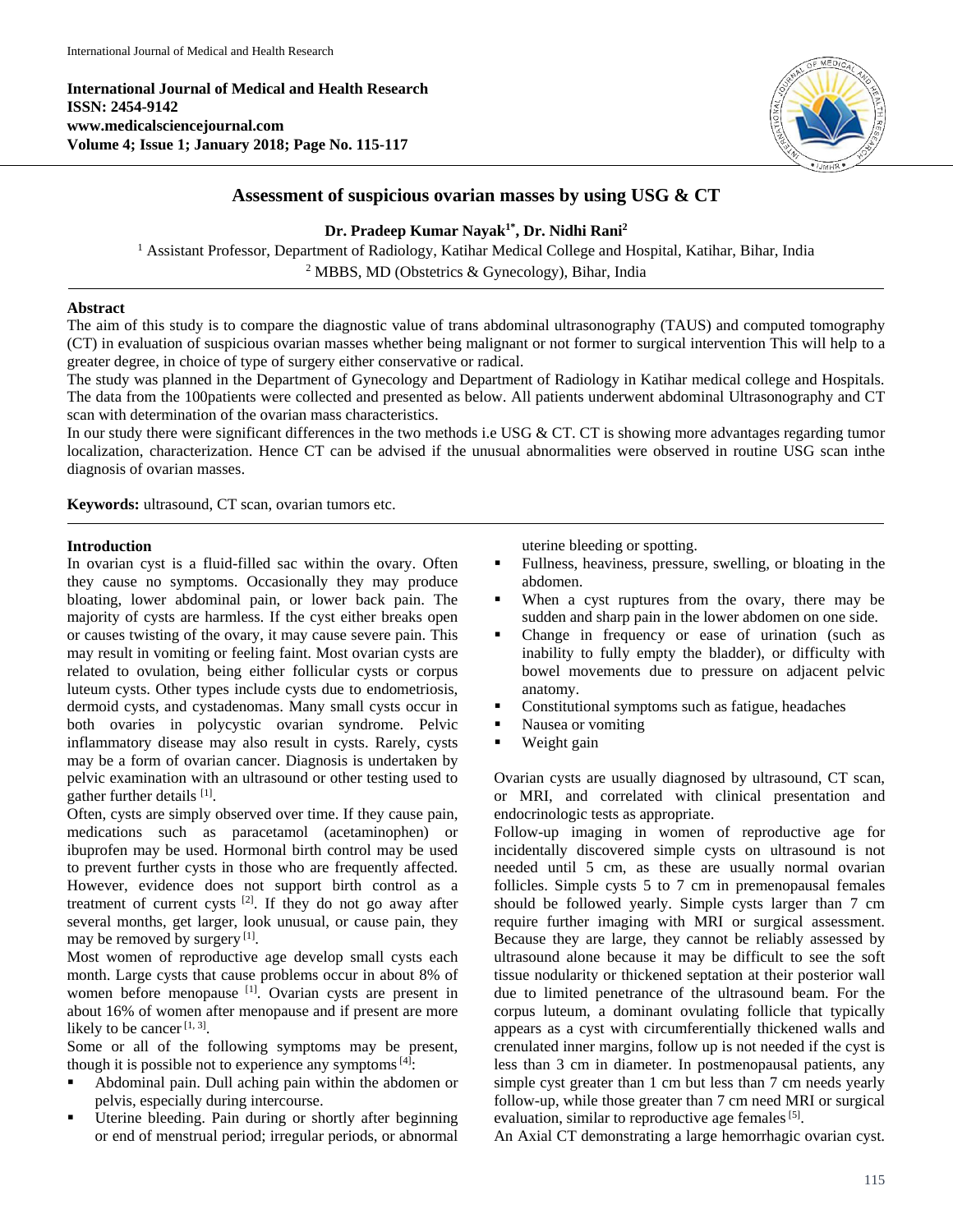The cyst is delineated by the yellow bars with blood seen anteriorly.

For incidentally discovered dermoids, diagnosed on ultrasound by their pathognomonic echogenic fat, either surgical removal or yearly follow up is indicated, regardless of patient age. For peritoneal inclusion cysts, which have a crumpled tissue-paper appearance and tend to follow the contour of adjacent organs, follow up is based on clinical history. Hydrosalpinx, or fallopian tube dilation, can be mistaken for an ovarian cyst due to its anechoic appearance. Follow-up for this is also based on clinical presentation. For multiloculate cysts with thin septation less than 3 mm, surgical evaluation is recommended. The presence of multiloculation suggests a neoplasm, although the thin septation implies that the neoplasm is benign. For any thickened septation, nodularity, or vascular flow on color doppler assessment, surgical removal should be considered due to concern for malignancy<sup>[5]</sup>.

The aim of this study is to compare the diagnostic value of trans abdominal ultrasonography (TAUS) and computed tomography (CT) in evaluation of suspicious ovarian masses whether being malignant or not former to surgical intervention. This will help to a greater degree, in choice of type of surgery either conservative or radical.

#### **Methodology**

The study was planned in the Department of Gynecology and Department of Radiology in Katihar medical college and Hospitals. The data from the 100patients were collected and presented as below. The approval of the institutional ethic committee had been taken before the study. All the patients were informed consent. The aim and the objective of the study are conveyed to all patients. All patients underwent abdominal

Ultrasonography and CT scan with determination of the ovarian mass characteristics.

**Inclusion Criteria:** Patients presented with suspicious ovarian masses detected clinically or by ultrasound examination. Patients with ovarian masses and scheduled for surgery.

**Exclusion Criteria:** patients with ovarian masses managed conservatively were excluded.

Complete history of all ergywas taken before doing CT scan and if there washistory of allergy then non-ionic contrast was used.

#### **Result & Discussion**

The data from the 100 patients reported to the hospital were collected and presented as below. The table 1 shows the Benign and Malignant Masses on Histopathology in Pre & Post-menopausal patients.

**Table 1:** Type of Masses

|           | <b>Pre-menopausal</b> | Post-menopausal |  |
|-----------|-----------------------|-----------------|--|
| Malignant |                       |                 |  |
| Benign    |                       |                 |  |
| Total     |                       |                 |  |

There are total 67 cases of Pre-menopausal stage and 43 cases of Post-menopausal stage having ovarian cyst. Out of 67 cases of Pre-menopausal conditions have 15 number of malignant and 42 number of benign type of ovarian mass. In the Postmenopausal group there are 28 cases of malignant and 15 cases of benign ovarian mass was observed.

|                                  | <b>USG Study (No. of Cases)</b> |                  | CT Study (No. of Cases) |                  |
|----------------------------------|---------------------------------|------------------|-------------------------|------------------|
|                                  | <b>Benign</b>                   | <b>Malignant</b> | <b>Benign</b>           | <b>Malignant</b> |
| Sensitivity                      | 86                              | 62               |                         |                  |
| Specificity                      |                                 | 89               | 92                      |                  |
| <b>Positive Predictive Value</b> |                                 | n i              | 96                      |                  |
| Negative Predictive value        |                                 |                  | 93                      |                  |

**Table 2:** Test performance characteristics of USG & CT

From the above data it can be seen that CT is showing more sensitivity for the detection of the abnormal ovarian mass in the present population. Ovarian tumours present a greatest clinical challenge of all gynecological cancers and ovarian. Carcinoma is the second most common gynaecological carcinoma in incidence. As most of them present in a late stage, clinical diagnosis alone is difficult and as benign ovarian tumours greatly outnumber malignant ones, determination of a degree of suspicion for malignant is critical and is based largely on imaging modalities. The determination of a degree of suspicion for malignancy in an ovarian mass is the most significant step in its management as the decision to perform radical surgery or conservative surgery depends on accurate pre-operative diagnosis [6].Clinical evaluation with regards to site (unilateral or bilateral), fixity, consistency, presence of nodules in Douglas pouch and presence of as cites increase the suspicious of malignancy to certain extent but if combined with other tools as tumor markers and two

dimensional ultrasounds, the sensitivity for malignancy increases [6,7]. Among women with ovarian disorders, CT has been used primarily in patients with ovarian malignancies, either to assess disease extent prior to surgery or as a substitute for second look laparotomy. CT is preferred for identification of peritoneal implants, lymphadenopathy and extent of the disease. However, studies failed to demonstrate that CT is significantly superior to other modalities in characterization of ovarian cancer [8]. And moreover, simple ovarian cysts are better evaluated by ultrasound. Jeong *et al*. showed that morphological characteristics associated with strong probability of malignancy were the presence of solid component (63%), papillary projection (92%), and free fluid in peritoneal cavity (56%) [9] . Onyka *et al*. found the sensitivity of CT scan for all ovarian cancer detection greater than that of US 83% vs. 67%, but US was more specific. He found both the methods were equally efficacious in detecting and staging advanced ovarian cancer cases [10].